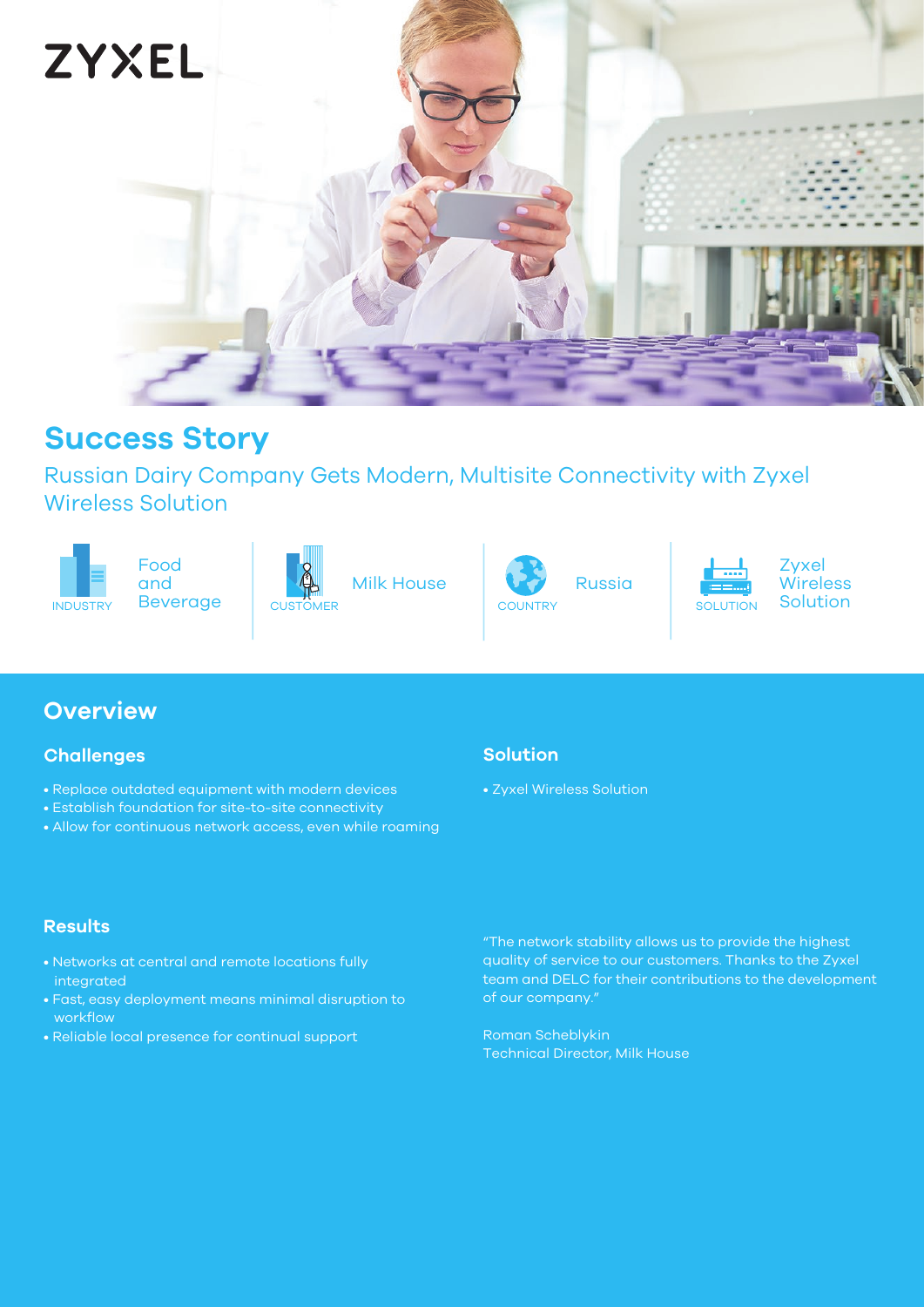# **ZYXEL**

## **Background**

Milk House is a growing company specializing in the production of commercial dairy products. With 150 employees and more expansion in the works, the enterprise had recently been looking to upgrade its network infrastructure in a way that unified activity across its four branches.

## **Challenges**

The priority for Milk House was finding a solution that could deliver a high level of performance. Since the current network infrastructure was outdated and unable to meet all of their manufacturing needs, they hoped the upgrade would consist of cutting-edge, future-proof devices. Second, the solution needed to do more than just build the foundation for a modern site-to-site network. It also had to deliver roaming capabilities that would enable employees to move freely between branches without losing connectivity.

## **Solutions and Benefits**

DELC, a local system integrator, was brought in to oversee the project. After weighing bids from global network manufacturers, they chose to work with Zyxel. "We didn't just test the products for functionality," explained Igor Chusov, DELC project manager. "Our team paid attention to the conditions of warranty, technical support, and the manufacturer's representation in Russia. By a combination of all these factors, in addition to price, Zyxel was the best option."

They started the project by installing a firewall and core switch at the central office. The **ZyWALL 110 VPN Firewall**  is designed for businesses like Milk House that need a secure, multisite network, while the **GS1200-8HPv2 8-Port Web Managed PoE Gigabit Switch** is ideal for powering up and coordinating peripheral devices, such as wireless access points, security cameras, and IP phones. The **NWA5123-AC 802.11ac Dual-Radio Unified Access Point** was selected to handle WiFi duties. Its high-efficiency antenna and meticulous design allow it to provide



superior coverage and connection speed, no matter the wireless environment. These devices link to the **NXC2500 Wireless LAN Controller**, which makes access point deployment and management a breeze. The entire project only required a single technician and was completed in two days.

"The client's goals were completely fulfilled," Chusov said. "At the same time, their representatives were pleasantly surprised by the network's performance, cost, and ease of maintenance." This satisfaction has prompted Milk House to plan further expansion across Russia, for which additional Zyxel equipment will be ordered and deployed. At Zyxel, local presence and support is just as important as product design. It's a reason why companies stick with Zyxel as they grow from emerging startups to successful enterprises.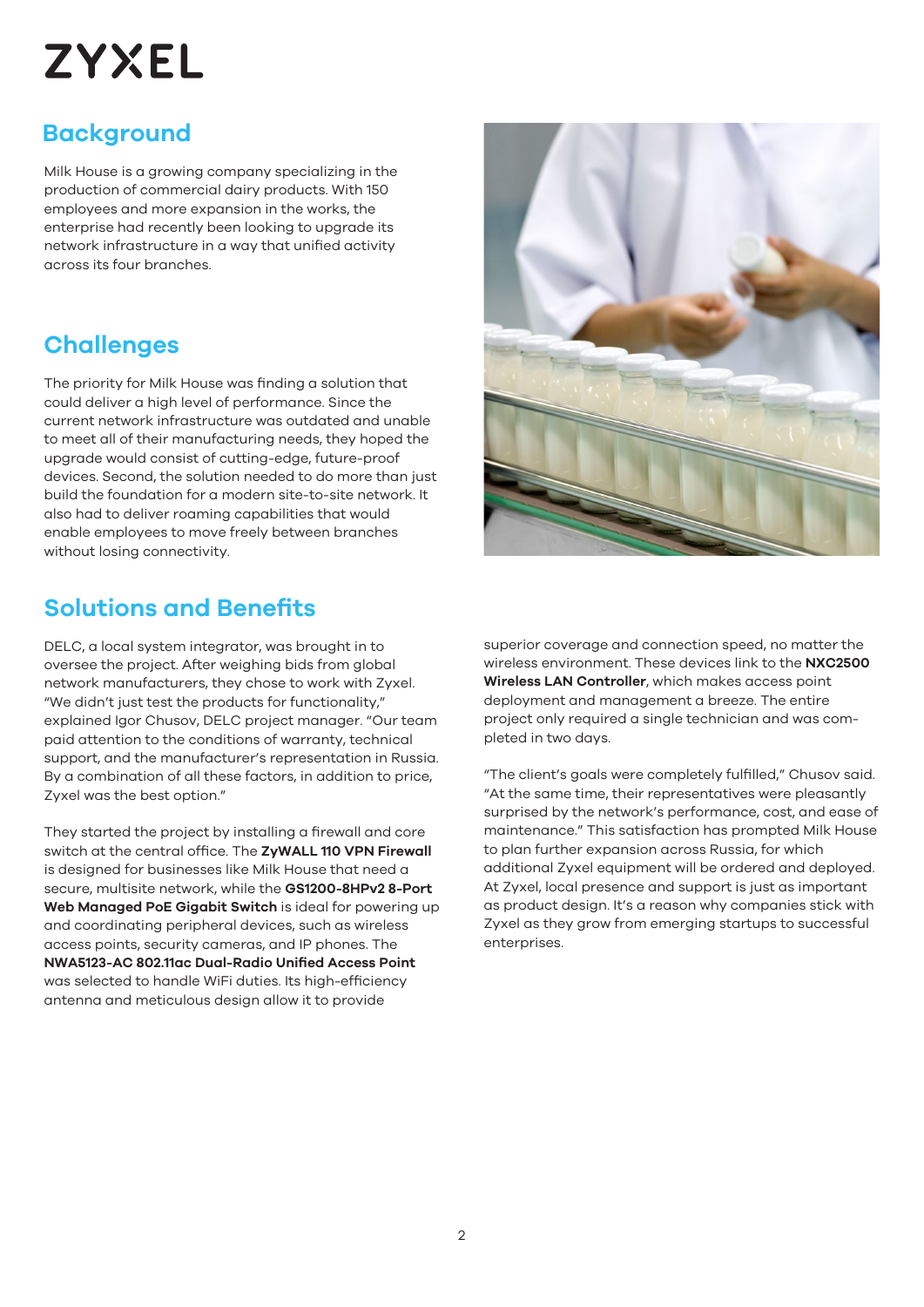

## **Products Used**

#### **ZyWALL 110 • VPN Firewall**



- Robust hybrid VPN (IPSec/SSL/L2TP over IPSec)
- Facebook WiFi for intelligent social media authentication
- Auto-provisioned client-to-site IPsec setup with Easy VPN
- More secure VPN connections with SHA-2 cryptographic
- Device HA Pro dedicated heartbeat port ensures smart handover
- Hotspot management for authentication, access control and billing
- Integrated AP controller as central management to provide flexible deployment options

#### **XGS3700-48HP • 48-port Gigabit L2+ Managed PoE Switch with 10G Uplink GS1200-8HPv2 • 8-Port Web Managed PoE Gigabit Switch**



- Four Gigabit high-power PoE+ ports
- 60 watt total PoE budget
- Intuitive Web management
- Quality of Service for better traffic control
- Multicast IGMP snooping v1/v2, and v3 compatible for streaming applications

#### **NXC2500 • Wireless LAN Controller**



- Auto provisioning and centralized management of up to 64 APs\*
- Zyxel Wireless Optimizer for easy planning, deployment, and maintenance
- Advanced ZyMesh technology for streamlined AP deployment and WLAN extension
- Enhanced RF management with auto healing
- Flexible traffic forwarding with tunnel and distributed modes • Comprehensive guest network management and granular
- access control
- \* Management of 64 APs is supported with firmware version V4.10 or later